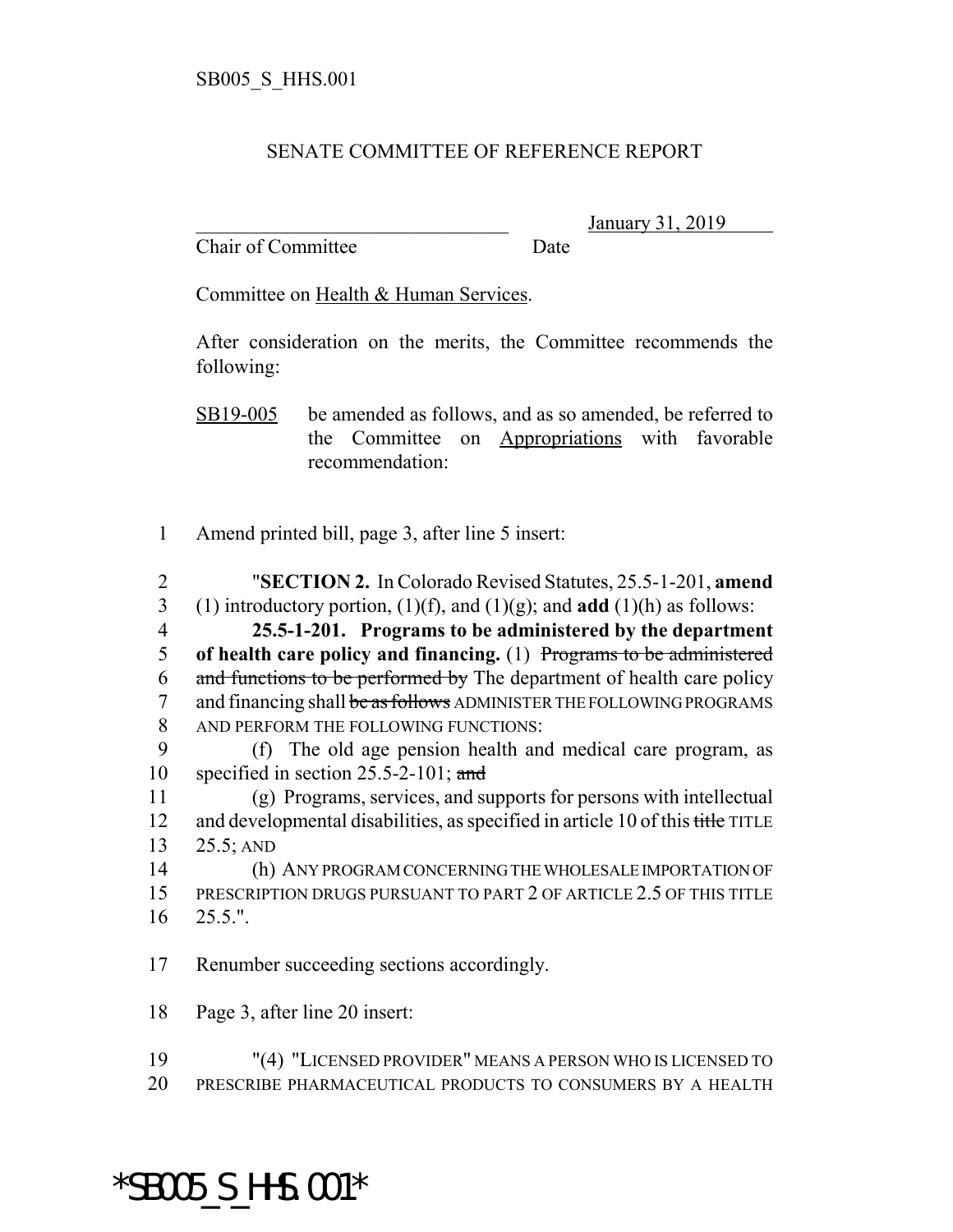- CARE PRESCRIBER BOARD DESCRIBED IN SECTION 24-34-112 (1)(a).".
- Renumber succeeding subsection accordingly.
- Page 3, line 25, strike "JANUARY" and substitute "JULY".
- Page 4, after line 10 insert:

 "(a) DESIGNATE AN OFFICE OR DIVISION OF A STATE AGENCY THAT SHALL BECOME A LICENSED PHARMACEUTICAL WHOLESALER OR CONTRACT WITH A PHARMACEUTICAL WHOLESALER LICENSED PURSUANT 8 TO PART 3 OF ARTICLE 42.5 OF TITLE 12;".

- Reletter succeeding paragraphs accordingly.
- Page 5, strike lines 23 through 26 and substitute:

 "(m) SET A MAXIMUM PROFIT MARGIN SO THAT A WHOLESALER, DISTRIBUTOR, PHARMACY, OR OTHER LICENSED PROVIDER PARTICIPATING 13 IN THE IMPORTATION PROGRAM MAINTAINS A PROFIT MARGIN THAT IS NO GREATER THAT THE PROFIT MARGIN THAT THE WHOLESALER, DISTRIBUTOR, PHARMACY, OR OTHER LICENSED PROVIDER WOULD HAVE 16 EARNED ON THE EQUIVALENT NONIMPORTED DRUG;".

- Page 6, line 6, after "PUB.L. 113-54;" add "AND".
- Page 6, line 13, strike "SAVINGS; AND" and substitute "SAVINGS.".
- Page 6, strike lines 14 and 15.
- Page 6, line 16, strike "**hearings**" and substitute "**meetings**".
- Page 6, line 17, strike "JANUARY" and substitute "JULY".
- Page 6, line 20, strike "PROGRAM;" and substitute "PROGRAM AND ANY
- 23 OTHER IMPORTATION OPTIONS THE STATE DEPARTMENT MAY DESCRIBE;".
- Page 7, line 3, strike "HEARINGS" and substitute "MEETINGS".
- Page 7, line 4, strike "HEARING" and substitute "MEETING".

## $*$ SB005 S HHS.001 $*$  -2-